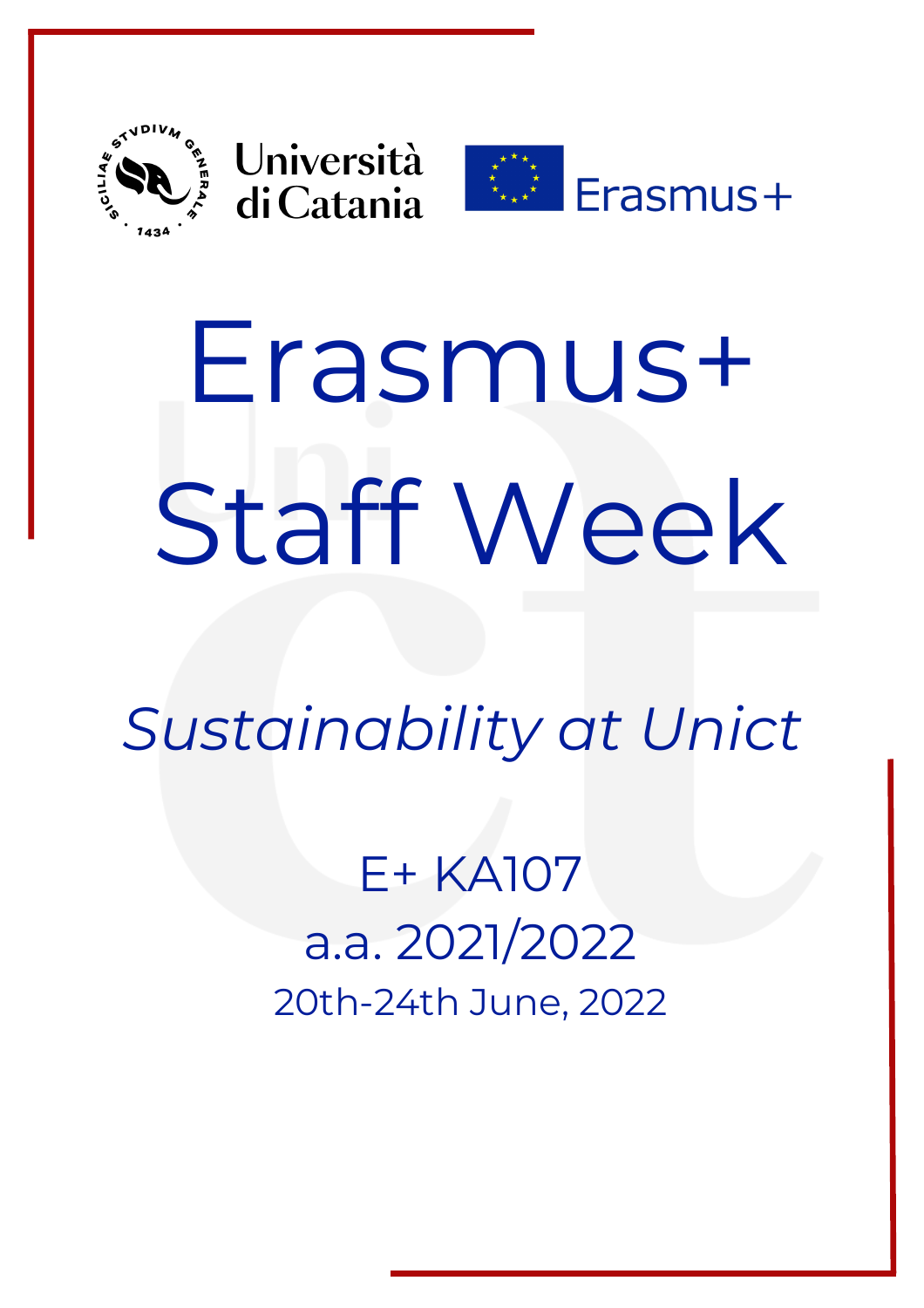**Monday, 20th June 2022 | 1st Session "Internationalization at Unict" Venue: Aula Magna | Piazza Università, 2**

#### 09:00 **Registration**

#### 09:30 **Official Welcome Session**

Rector of the University of Catania – Prof. Francesco Priolo General Director – Prof. Giovanni La Via Erasmus Institutional Coordinator – Prof. Daniela Irrera Deputy Rectors for Internationalization – Prof. Lucia Zappalà, Prof. Rosaria Sicurella, Prof. Martino Ruggieri Coordinator of the International Relations Operational Unit (IROU) – Dr. Valentina Barbagallo Unict contact professors for the partner countries - Prof. Adriana Di Stefano, Prof. Elisabetta Paladino, Prof. Franco Barbanera

## 10:30 **Presentations of Participants and Universities**

# **Tuesday, 21st June 2022 | 2nd Session "Erasmus+: a journey into the future"**

**Venue: Department of Political and Social Sciences | Via Vittorio Emanuele, 49**

| 10:00 | <b>Opening</b>                                                      |
|-------|---------------------------------------------------------------------|
|       | Director of the Department of Political and Social Sciences - Prof. |
|       | <b>Pinella Di Gregorio</b>                                          |
|       | Deputy Director for Internationalization - Prof. Daniela Fisichella |
| 10:30 | Erasmus without paper: a story to tell                              |
|       | <b>IROU Coordinator - Dr. Valentina Barbagallo</b>                  |
| 11:00 | <b>EU PROJECTS: communication &amp; digitalization</b>              |
|       | <b>Communication Officer at Unict - Dr. Laura Vagnoni</b>           |
| 11:30 | <b>European alliances: building bridges through EUNICE</b>          |
|       | "European University for Customized Education" - Eunice Scientific  |
|       | Coordinator at Unict - Prof. Cristina Satriano                      |

12:00 **Discussion | general debate**

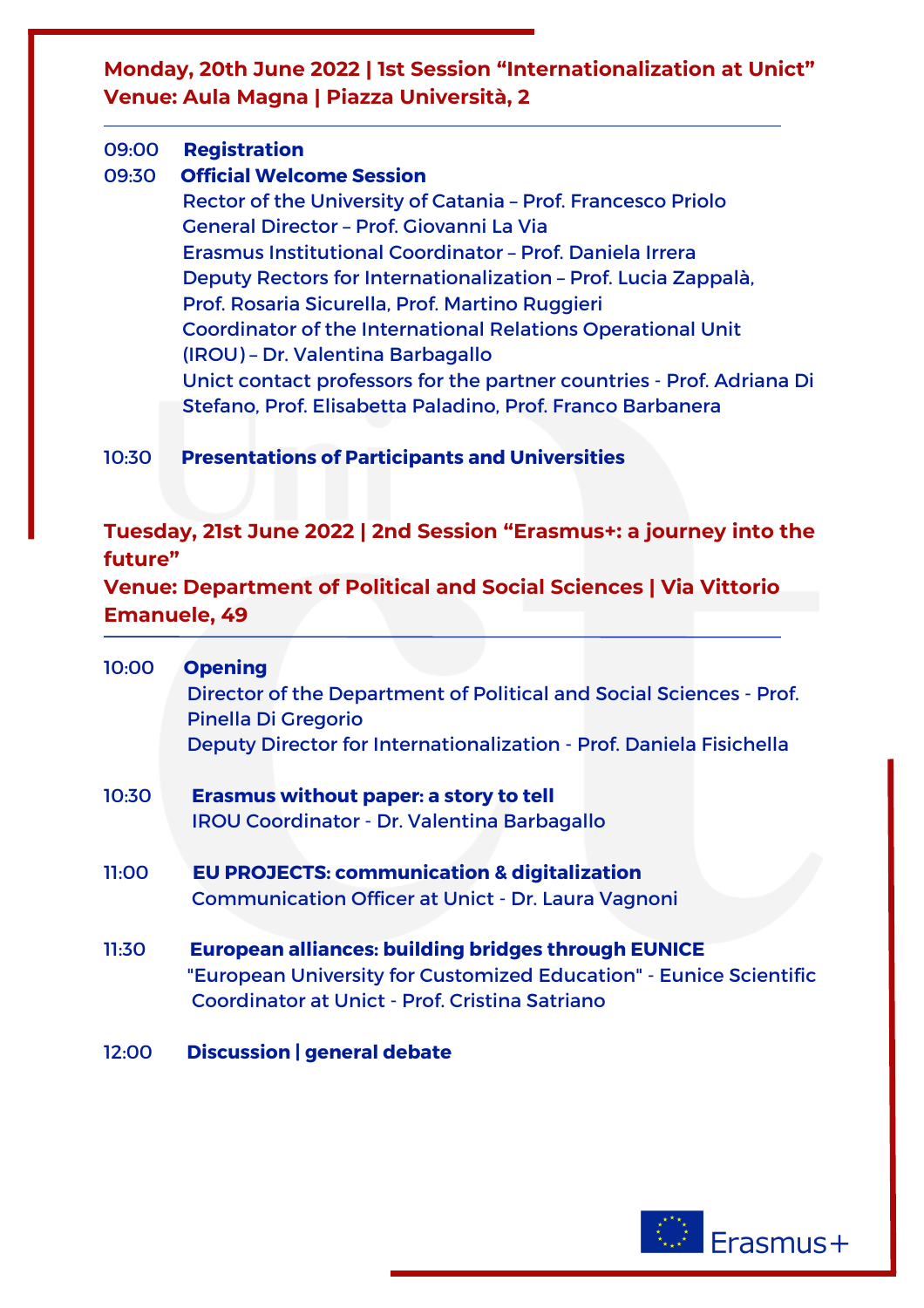**Wednesday, 22nd June 2022 | 3rd Session "European values" Venue: Department of Law | Via Santa Maddalena, 39 (Chiesa della Purità)**

- 09:00 **Welcome Session** Director of the Department of Law - Prof. Salvatore Zappalà President of the MA course in Law - Prof. Giuseppe Speciale Erasmus Coordinator and Deputy Director for Internationalization at the Department of Law – Prof. Emilio **Castorina**
- 10:30 **Break**

## 11:00 **European Values**

Prof. Rosario Sapienza (Professor of International Law) Prof. Rosaria Sicurella (Professor of Criminal Law and Unict Deputy Rector for Internationalization - Humanities Area) Prof. Adriana Ciancio (Professor of Constitutional Law) Prof. Adriana Di Stefano (Professor of European Union Law and Deputy Rector for Gender Equality)

- 13:00 **Free time for lunch**
- 14:30 **European Values and the Future of Europe** Unict "Centre of European Documentation" - Dr. Francesco **Caudullo**

## 16:00 **Visit to the Benedictine Monastery**

# **Thursday, 23rd June 2022 | 4th Session "Sustainability at Unict" Venue: Palazzo San Giuliano | Piazza Università, 16 (Multimedial Room - 3rd Floor)**

- 09:30 **Welcome Session** Deputy Rectors for Sustainability – Prof. Giuseppe Inturri, Prof. Christian Mulder, Prof. Federico Vagliasindi
- 10:00 **Sustainable Mobility Policies at Unict** Prof. Giuseppe Inturri
- 10:30 **Break**